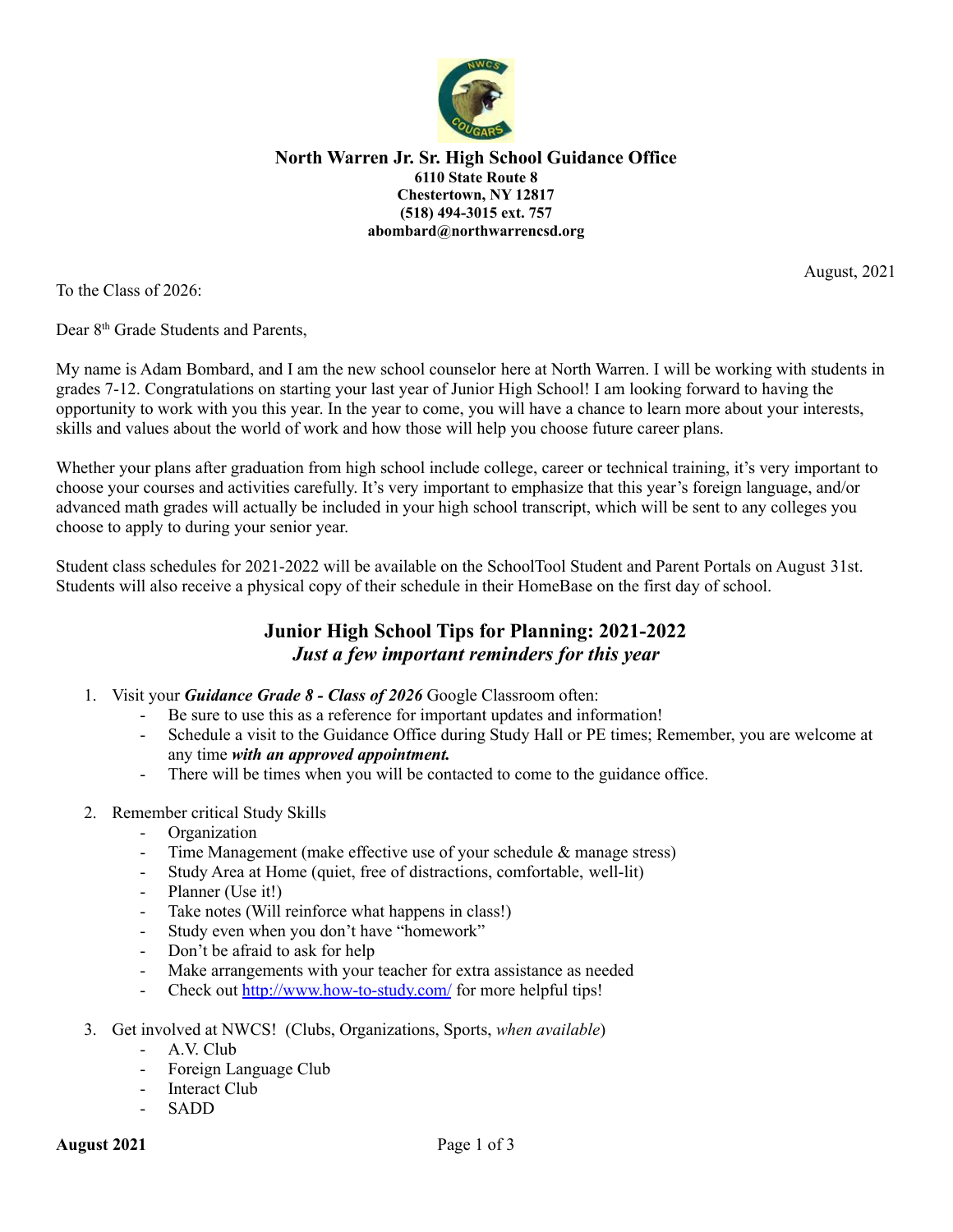

### **North Warren Jr. Sr. High School Guidance Office 6110 State Route 8 Chestertown, NY 12817 (518) 494-3015 ext. 757 abombard@northwarrencsd.org**

- Student Council
- Baseball
- **Basketball**
- Bowling
- **Soccer**
- Softball
- Tennis
- XC & XC Ski
- 4. Stay involved!
	- **Please sign up for the Schooltool Parent Portal to access online updates for your student assignments and grades:** <http://www.northwarren.k12.ny.us/Parents/Docs/ParentPortalGuide.pdf>
	- Students are reminded and encouraged to use their Student Portals to access their grades and assignment information.
	- Please keep in touch with your student's teachers via email, to identify and address any concerns in a timely manner.
- 5. In September of 2011, North Warren implemented the Olweus Bullying Prevention Program. During the 2021-2022 school year, this program, in conjunction with the Cougar Code of Conduct, will continue to help ensure that North Warren continues to be compliant with the Dignity for All Students Act. Further, during this trans-COVID time, we will also include elements of student and staff support as all transition back to in-person instruction.

## **TIPS For Making Your 7th Grade Classes Count**

- **Sit close to the front** of the classroom when possible.
- **Join** in class discussions.
- **Ask questions!** If you don't understand something, chances are others in the class don't understand either.
- **Keep up** with class assignments. Finish them before they're due.
- Look for ways to **sharpen your basic skills** in each class. You can practice your writing skills in history, your algebra skills in science, and your math and science skills in vocational education classes.
- Learn to **proofread, correct, and rewrite** your written work.
- **Develop test-taking skills**. Your counselor and teachers can show you how to get started.
- Plan a daily homework schedule and stick to it. Do more than is required.
- Ask your family or friends to read your written work. And ask them for help if you're having trouble at school.
- Look up words you don't know. Then use your new words in writing and speaking.
- Talk with your family about career plans and what you want to do in the future. *Sources: <http://mappingyourfuture.org/Downloads/MHSCStudents.pdf> <http://mappingyourfuture.org/collegeprep/afterschool.cfm>*